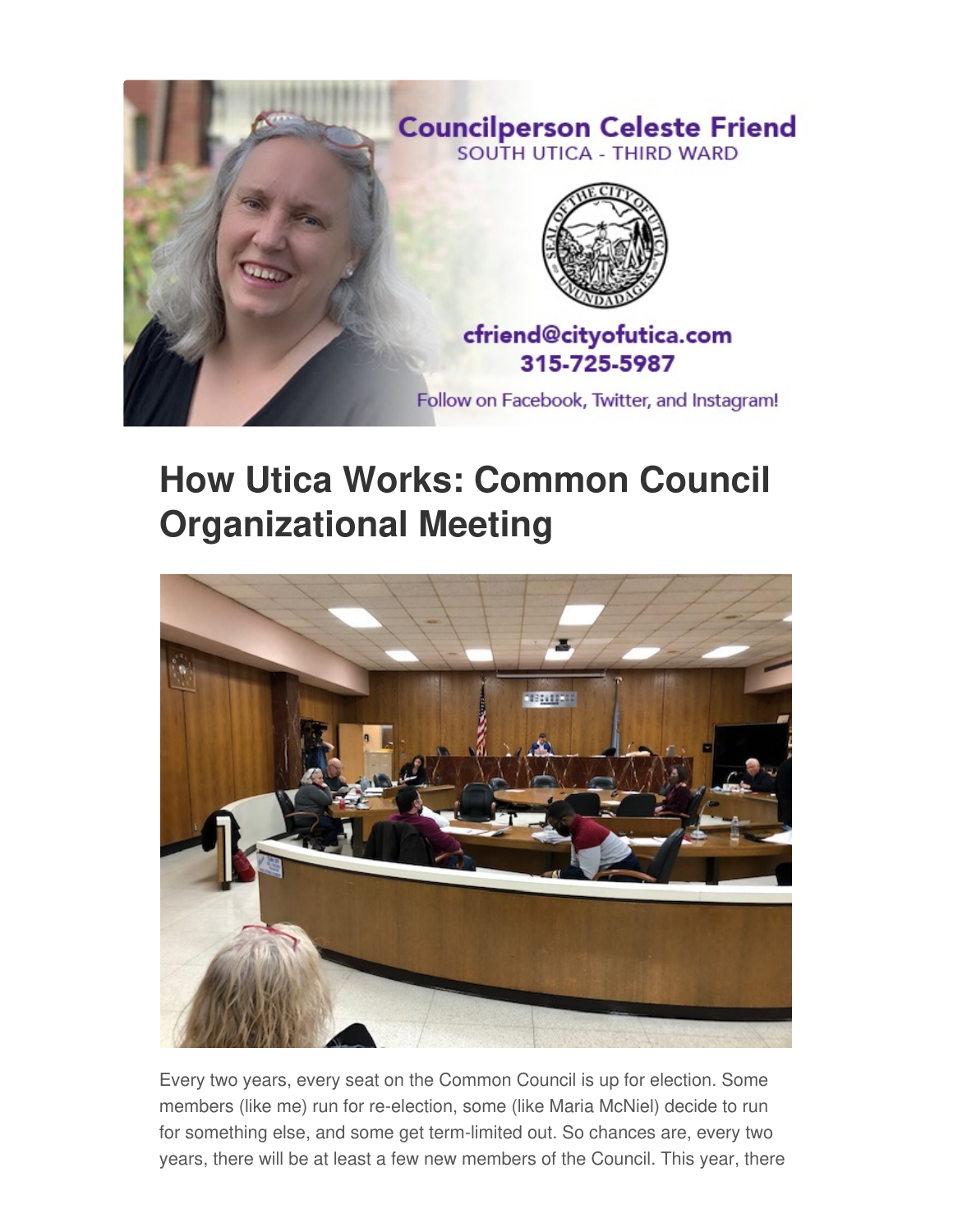are two: Katie Aiello who won her election to represent the First Ward, which had been represented by McNiel, and Samantha Colosimo-Testa, who represented the Sixth Ward until 2019 and this time ran for an At-Large seat and won one of three seats in a five candidate field.

In any case, with or without new Councilmembers, the Council begins fresh every two years. So, at the end of December, the previous Council wrapped up our business and cleared the decks, so to speak for the new, incoming Council. Then, starting on New Year's Eve, each of us got sworn into office and we were the new Council.

Then, on Monday, January 3rd, we held our "Organizational Meeting". This meeting is required by New York Consolidated Laws. This law stipulates that a new Council must meet on January 2nd, unless the 2nd is a Sunday, in which case we meet on the 3rd. So we met yesterday, for our very important "Organizational Meeting". At this meeting, we do business that we only have to do once, at the commencement of each new Council. And here is what we have to do, and how we did it:

**City Clerk**: First, we must choose a City Clerk. We unanimously chose Melissa Sciortino, who has been our Clerk for two years, and who has done an excellent job. She then announced that she was appointing David Butler to be our Deputy City Clerk, who has also done an excellent job. We are lucky to have the diligence and hard work of these two excellent public servants.

**President Pro-Tempore**: Then we chose Frank DiBrango to be our President Pro-Tempore. The President "Pro-Temp" is prepared to run the Council meeting in the absence of the President of the Common Council, and is also second in line of succession to the Mayor.

**Paper of Record**: We chose the Utica Observer-Dispatch as our official newspaper. We are required to have an official newspaper in which public hearings and other official City business can be advertised to the public. There was some discussion of the fact that the O-D is carrying less and less local news, as to whether we might go with another paper, but the law requires that our official newspaper have a circulation of 25,000, and at the moment only the O-D meets that criterion.

**Common Council Attorney**: We unanimously voted to continue to retain Anthony Garramone as our attorney, or in other words, as the Council's Counsel.

**Majority Leader and Minority Leader**: We voted unanimously to acknowledge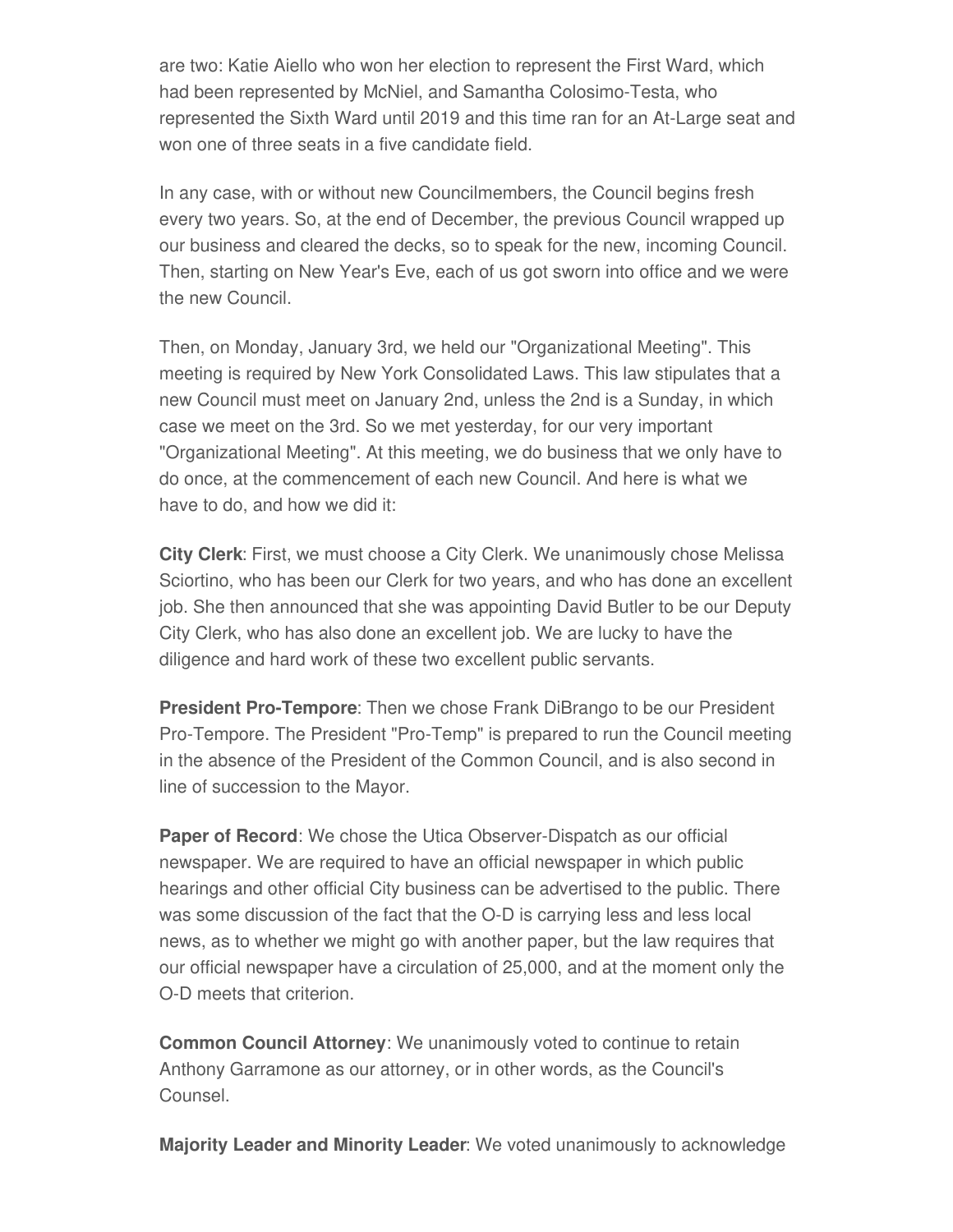Frank Meola as the Majority Leader and Mark Williamson as the Minority Leader. Each of these Councilmembers will represent their respective caucuses to the Administration, sponsor legislation developed by the Administration, and Chair the pre-meeting conference, which meets at 6pm before each Council Meeting. (The Majority Leader chairs that meeting, but if he or she is absent then the Minority Leader Chairs it.)

**Appointments to the Urban Renewal Agency**: We unanimously voted to appoint, as required by law, one Democrat, Bob Burmaster, and one Republican, Joe Betrus, to the URA.

**Board of Estimate and Apportionment**: We unanimously voted to appoint me to what we commonly refer to as "E&A". We also voted to name Bob Burmaster as a backup in case I cannot discharge my duties. To an outsider, E&A may sound like a boring, uninteresting position. But I am excited by how much I am going to learn about how the City works, especially its budget process and departmental organization. Stay tuned for another in this "How Utica Works" series just on the subject of the Board of Estimate and Apportionment.

**Board of Contract & Supply**: We voted unanimously to appoint Mark Williamson to this Board and to appoint Katie Aiello as his backup in case Councilperson Williamson cannot fulfill his duties.

**Rules of Order**: In addition to appointing people to all of the positions listed above, the biggest task that the Council must accomplish at its Organizational Meeting is to adopt its Rules of Order. These are all the rules that determine how we operate as a Council: when we meet for our regular meetings, for our pre-meeting conference, special meetings, etc. It also lays out our rules for public comment, the order of business for our meetings, and so on. We have rules that allow meetings to be videotaped, and how we respond when members are absent, what constitutes a majority, and also describes the relationship between our Rules of Order and Roberts' Rules of Order. So, all in all, our Rules of Order determine how the meetings function, and how legislation can be submitted, discussed, and passed into law. Clearly, these Rules of Order are very important. And every new Council must adopt its Rules of Order at the beginning of its term. If they have tried and true rules that they like and do not need any revision, then there is nothing barring a Council from adopting the same rules as the previous Council. But they are also always free, by a majority vote, to try new ways of doing things by adopting new rules.

The three Republican members of the Council, Joe Betrus, Mark Williamson, and Samantha Colosimo-Testa introduced new rules based in general on the Rules of Order that were in effect until 2020. (In other words, they were the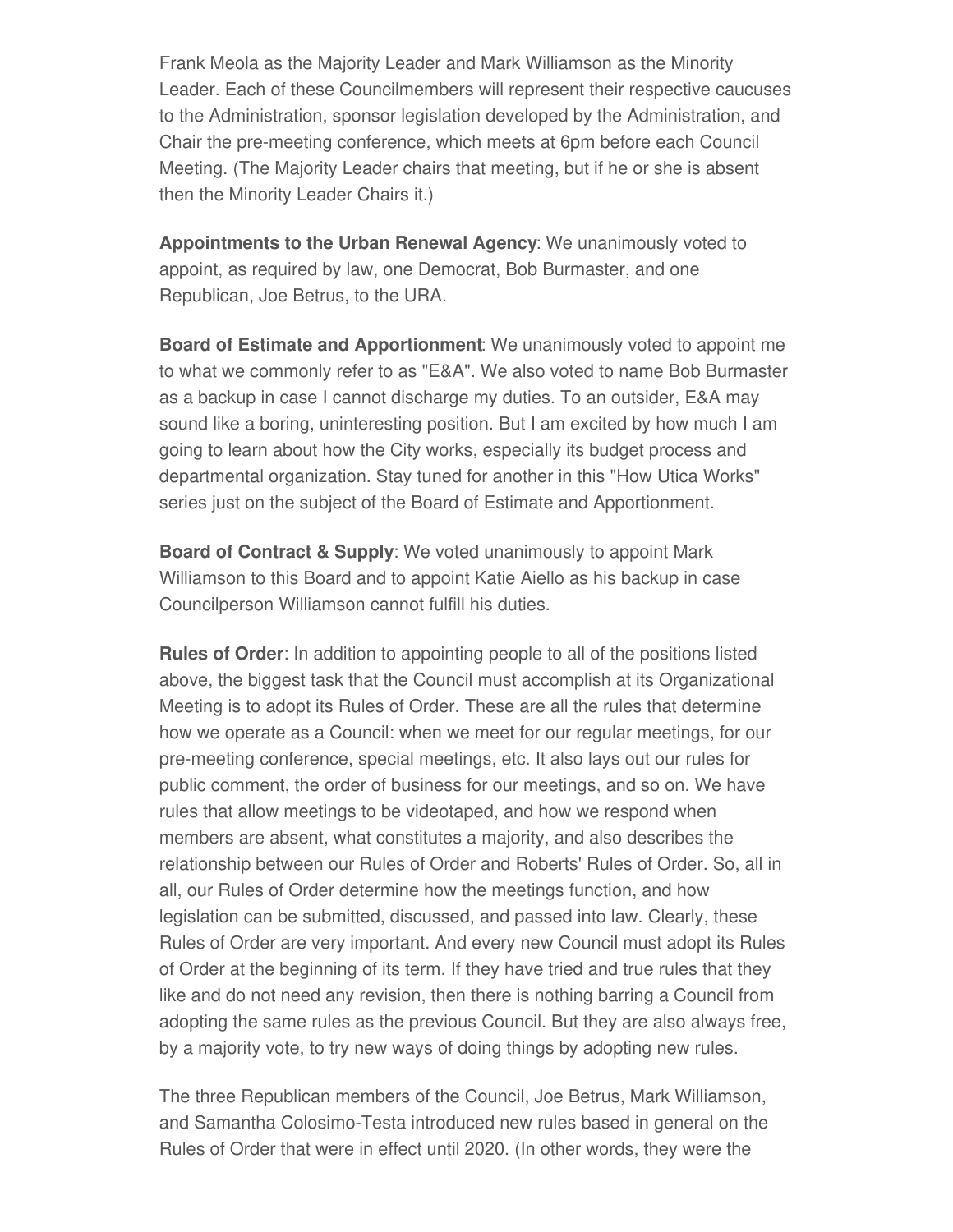Rules of Order used by the Council from approximately January 1, 2019 until the end of December 2020.) These Rules would have reinstated three core parts of the old Rules of Order: 1) distinct subcommittees populated by a few members of the Council, each of which would deal with specific types of legislation, 2) the introduction of legislation from individual Members to the Council via the President of the Common Council, who would have the authority to assign it to a specific committee (as well as , and 3) the order of business during Council meeting, which determines how legislation gets from Committee to the floor. We voted these new/old rules down, on strict party lines, because the six Democrats, myself included, believe that we should continue to refine and develop the newish "Committee of the Whole" system that we began in 2020.

So after we had voted down the Rules of Order proposed by our Republican colleagues, we voted to adopt the Rules of Order from the previous Council (which we had adopted early in 2020). We adopted our previous rules and then we amended them in order to further develop the new committee system we had begun two years ago. We established that there is now just one committee, the "Committee of the Whole", through which all legislation must pass on its way to the Council. It is in meetings of this "Committee of the Whole" that we will discuss the legislation, and also (I hope) discuss whatever problems we see in Utica in order to brainstorm with one another various legislative remedies we might imagine. We will also invite various people, including Department heads, but also others who have expertise relevant to the legislation we are considering to these committee meetings. These meetings will be held on Wednesdays at 5pm. And these meetings will be headed by a Chairperson of the Committee of the Whole, with a Vice Chairperson acting as a back up. We then voted to appoint Delvin Moody to be Chairperson of the Committee of the Whole, and Frank DiBrango as Vice Chairperson.

My hope and intention is that the Council will spend more time over the next two years deliberating as a whole body, together, to develop legislation that will improve the lives of all Uticans. I believe that the Council is small enough (there are only 9 of us, after all), that we can all come together in one Committee, rather than spread ourselves out into multiple committees meeting on multiple evenings.

These Rules of Order, which we have now adopted, are, as always, a work in progress. We can amend them at any time that we wish. There may be ways in which we want to tweak them, though I do believe that the "Committee of the Whole" system should prove to be an effective means by which to discuss, vet, and edit legislation.